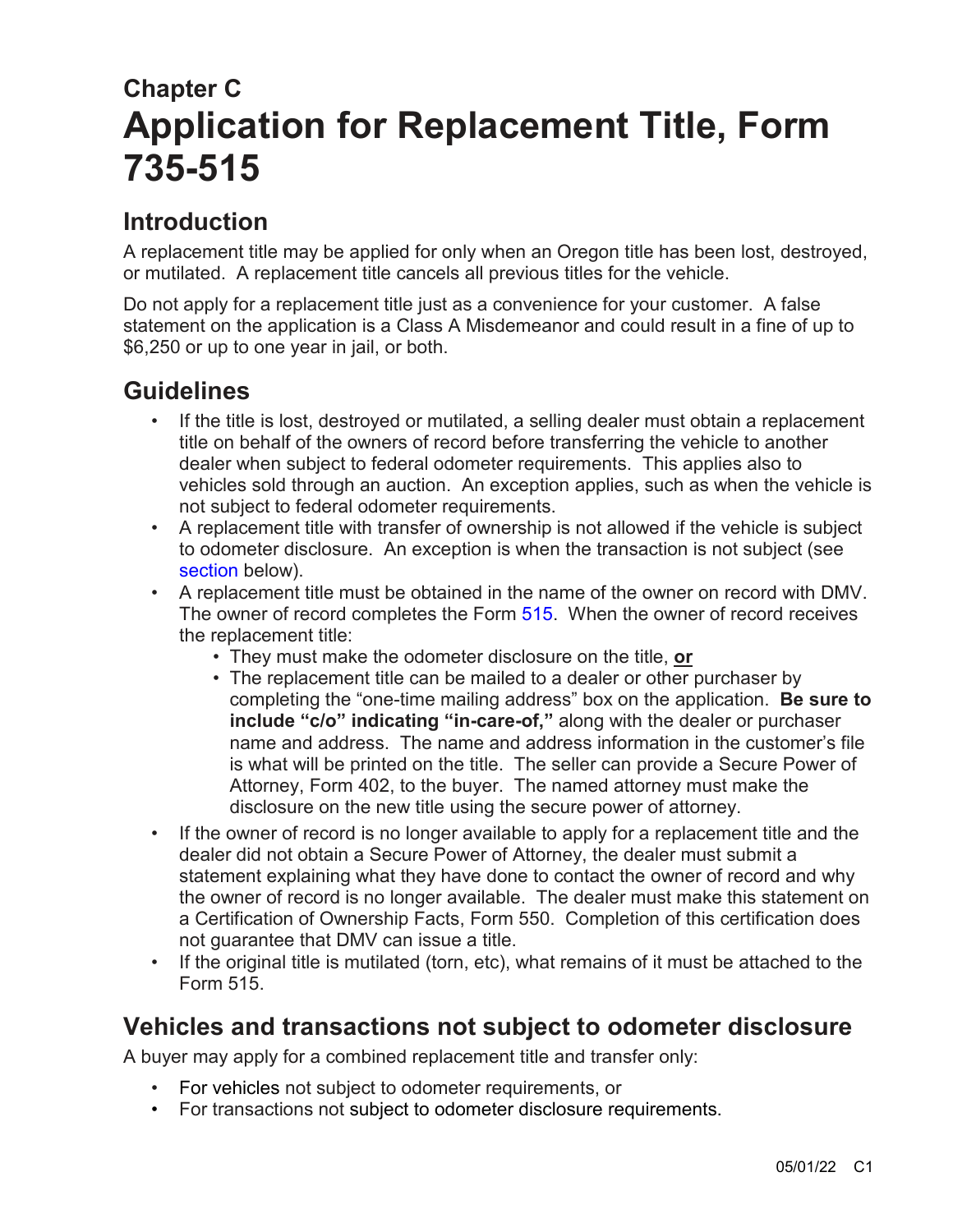### <span id="page-1-0"></span>*Vehicles not subject to odometer disclosure requirements:*

- Vehicles with a model year 2010 or older
- Vehicles over 16,000 lbs. Manufacturer's Gross Vehicle Weight Rating (GVWR)
- Snowmobiles, Class I, Class II, and Class III All-terrain Vehicles
- Vehicles not equipped with an odometer at the time of manufacture (for example, trailers)
- Vehicles covered by a salvage title (if the odometer has been removed or destroyed)

### <span id="page-1-1"></span>*Transactions not subject to odometer disclosure requirements:*

- Transfers when at least one registered owner remains the same; for example, adding or removing a joint owner, and
- Transfers solely to add, remove, or change a security interest holder.

### *Replacement title with transfer of ownership*

To apply for replacement title with transfer, the owner of record shown on DMV records completes and signs the [Form 515](https://www.odot.state.or.us/forms/dmv/515fill.pdf) and provides a release of interest, and the buyer completes the [Form 226.](https://www.odot.state.or.us/forms/dmv/226fill.pdf)

### **When owner of record not available to sign Form 515**

When no odometer disclosure is required, DMV accepts a replacement title application combined with a title transfer application without the signature of the owner of record on the replacement title application if all ownership releases are provided with the transaction. A person who can certify what happened to the title must sign Line 18 of the Form 515, if the owner(s) of record does not sign the Form 515.

## **Vehicles subject to odometer disclosure**

For vehicles subject to odometer requirements, federal regulations require the owner shown on the title to complete the odometer disclosure on the title document itself.

Because of these regulations, a title replacement transaction combined with a transfer on a vehicle subject to odometer disclosure cannot be completed in one transaction. The owner of record must apply for a replacement title, complete the odometer disclosure on the back of the new title, and provide the new title to the buyer. (Also see [Chapter H,](https://www.oregon.gov/ODOT/DMV/docs/VTRH/Chapter_H.pdf) Odometer Disclosure Requirements.)

Certain types of transactions are not subject to odometer disclosure requirements. See section above titled ["Transactions not subject to odometer disclosure requirements.](#page-1-1)" For instructions on using a Secure Power of Attorney, Form 402*,* with a replacement title, see [Chapter I,](https://www.oregon.gov/ODOT/DMV/docs/VTRH/Chapter_I.pdf) Security Interest Perfection.

## <span id="page-1-2"></span>**Signature requirements**

When DMV records show a security interest holder for a vehicle, the security interest holder must apply for the replacement title if they still have an interest in the vehicle.

If the security interest holder applying for a replacement title is a bank or financial institution, one of the following is required: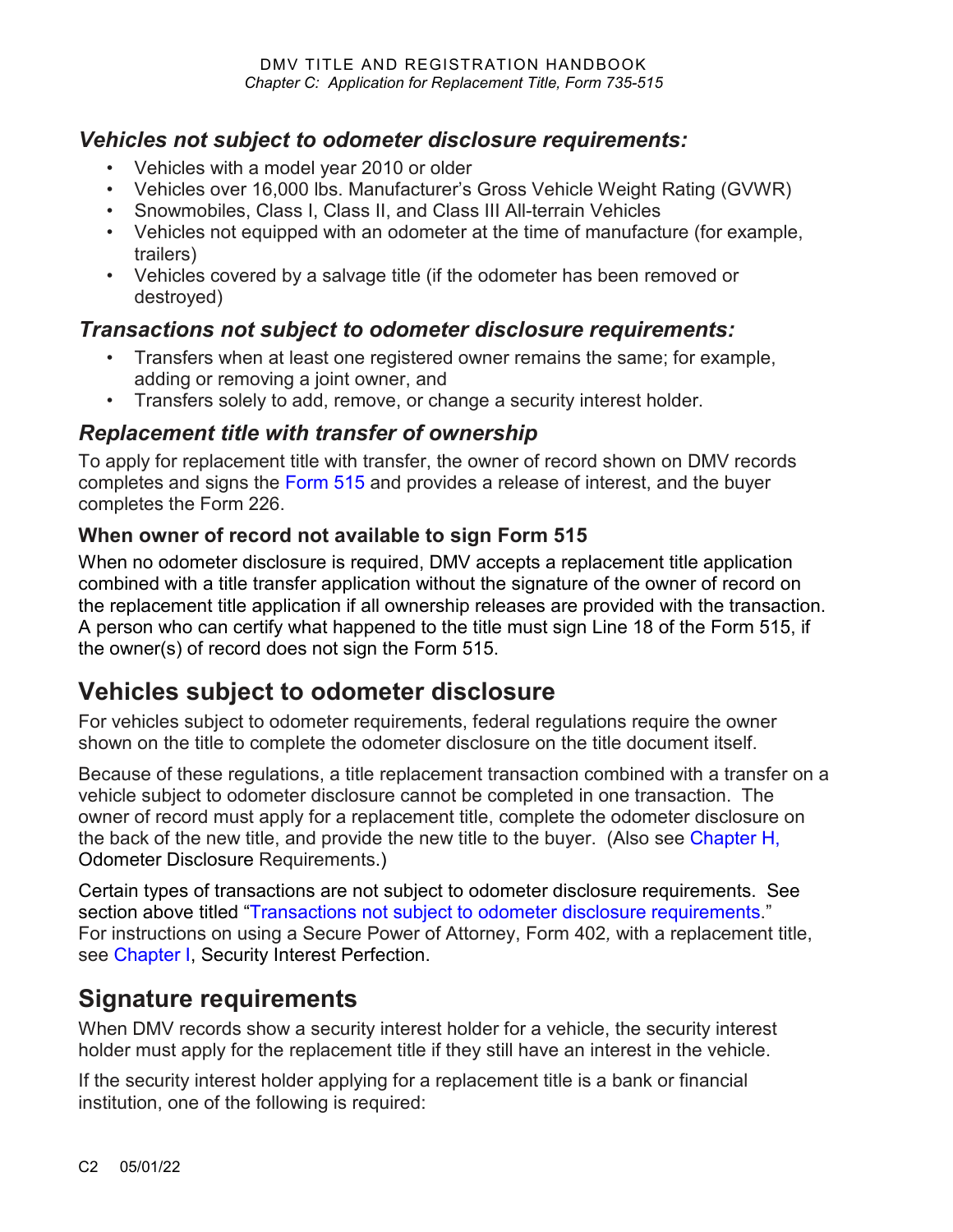- A unique line stamp (if available) with a signature of an authorized representative and their title, or
- A statement on the security interest holder's letterhead which includes a signature of an authorized representative, and the representative's title.

If there are multiple security interest holders, all security interest holders must sign. If there are multiple lessors with no security interest holders, all lessors must sign.

The registered owner may obtain a replacement title when there is a security interest holder on the title record, but only when the application includes a Statement of Lien Satisfaction, [Form 524,](https://www.odot.state.or.us/forms/dmv/524fill.pdf) or a written statement from the security interest holder on their letterhead that they have released their interest. DMV requires a signed [Form 515](https://www.odot.state.or.us/forms/dmv/515fill.pdf) completed to show the vehicle information as the record currently appears, and a Form [226,](https://www.odot.state.or.us/forms/dmv/226fill.pdf) Application for Title and Registration, showing how the new title is to be issued.

When a title was issued to more than one registered owner, and there is no security interest holder, all owners shown on DMV records for the vehicle must sign the replacement title application. This also applies when there are multiple security interest holders.

**Exception:** DMV will accept a replacement title/title transfer transaction without the signatures of the owners of record on the replacement title application when no odometer disclosure is required and all ownership releases (for example, connecting bills of sale) are provided with the transaction. A person who can certify what happened to the title must sign Line 18 of the Form 515, if the owner(s) of record do not sign the Form 515.

## **Branch names on replacement title applications**

When the title was issued showing one branch of a bank as a security interest holder, sometimes another branch of the same bank applies for the replacement.

If the application is for a replacement title only**,** DMV requires the branch to which the title was issued originally to complete the application, unless:

- DMV receives verification with the application that the branch to which DMV mailed the title does not have the title, or
- The bank has informed DMV they have consolidated the handling of their titles at one location.

## **Completing the Application**

Please read the section titled "Customer Number and Address" in [Chapter A](https://www.oregon.gov/ODOT/DMV/docs/VTRH/Chapter_A.pdf) before completing the application. The ownership information must reflect what is currently shown on DMV records.

### *FRONT*

#### **"DMV USE ONLY"**

- Provide the MPG rating if available.
- **Check the Dealer Trans. box.**
- Provide your dealer number.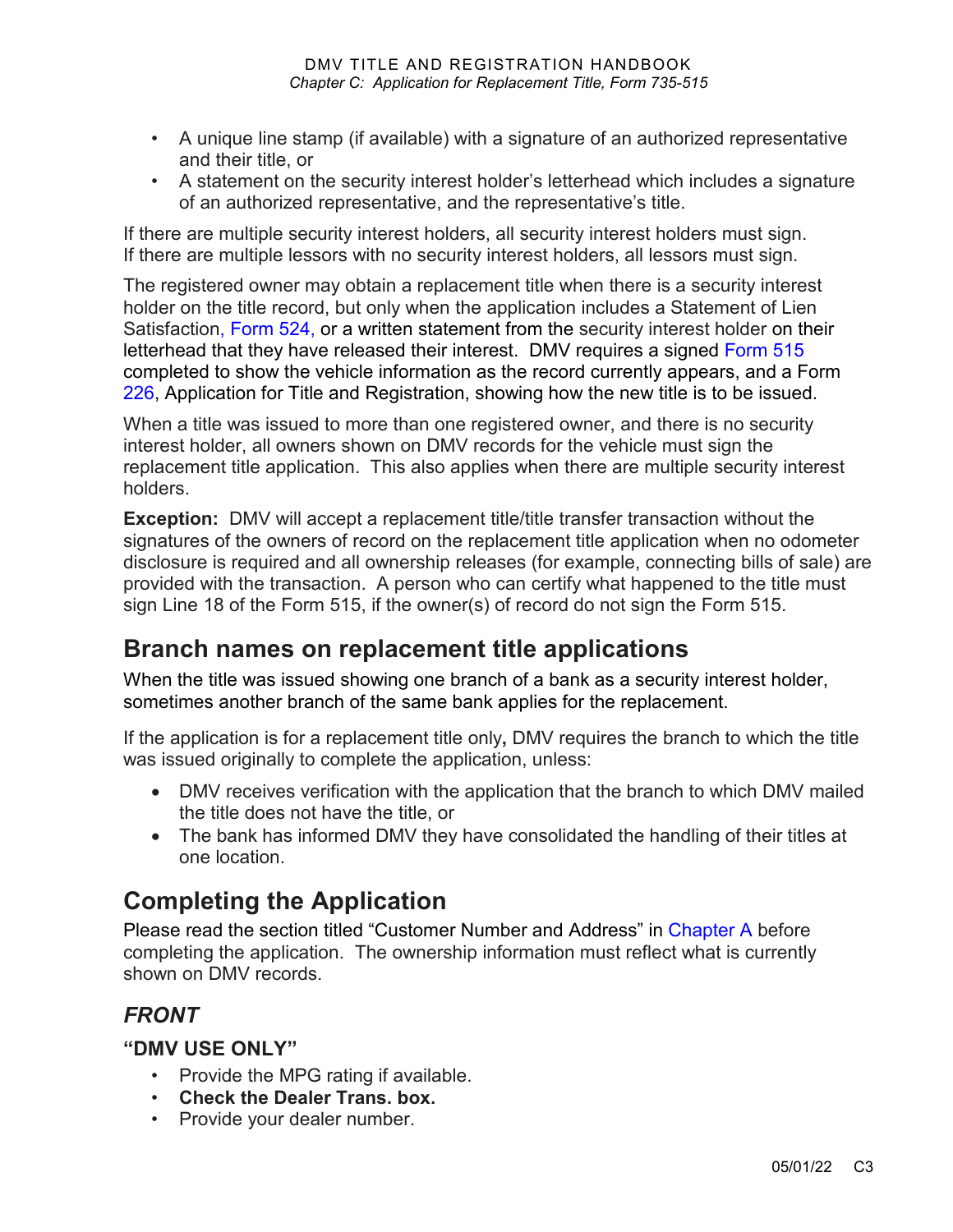• Enter the title fee.

#### **Line 1**

- **Present Oregon Plate Number:** Current Oregon plate number.
- **Vehicle Description:** Year, make, and style.
- **Vehicle Identification Number (VIN):** The VIN on the vehicle must match the VIN on the application. It also must match the VIN listed on DMV records.
- **Oregon Title #:** Complete previous title number if available.

#### **Line 2**

- **Equipment #:** Customer-assigned number. Seven digits maximum. Recorded for businesses only. Not for transaction tracking or other dealer purposes, unless dealer is titling the vehicle in the name of their dealership.
- **Reg Weight/Length:** List the weight or length of the vehicle if registered by weight/length.
- **GVWR (Gross Vehicle Weight Rating) over 26,000 lbs.:** Check the appropriate box. The title fee is determined by the GVWR.
- **Motor Power:** Check the appropriate box to indicate the type of motor power. "Hybrid" should be checked for vehicles that use electricity plus another source of power. "Plug-in Hybrid" should be checked for vehicles that can be charged by plugging in to an electrical receptacle and use gasoline power. "Natural Gas" should be checked if compressed natural gas is the motor power. If "other" is checked, write in the type of power that propels the vehicle. If powered by more than one type of motor power, write in all types used.

### **Line 3**

- **Name of Owner:** Full legal name of the registered owner or lessee as shown on DMV records. (If an individual, complete as shown on the Oregon driver license, ID card or Instruction Permit.) Check the box for either owner or lessee.
- **ODL/ID/Customer # and Date of Birth:** This information enables DMV to locate the customer in the DMV database. Enter the customer number for all owners, including businesses. Include the date of birth for all individuals.

#### **Line 4**

- **Owner's Residence Address:** Address must be the actual residence address of the registered owner(s) or lessee(s). If the owner is a business, use the actual Oregon location of the business. If the vehicle is primarily housed or dispatched from a location different from the actual business address of the owner, you must also provide the vehicle address (see Line 8).
- **Mailing Address:** Complete the mailing address of the registered owner(s) if it is different from the residence address listed. If the replacement title is to be mailed to a dealer or other purchaser, **be sure to include "c/o" indicating "in-care-of,"** with the dealer or purchaser name and address in the one-time mailing area. The address information in the registered owner's customer file will be printed on the title.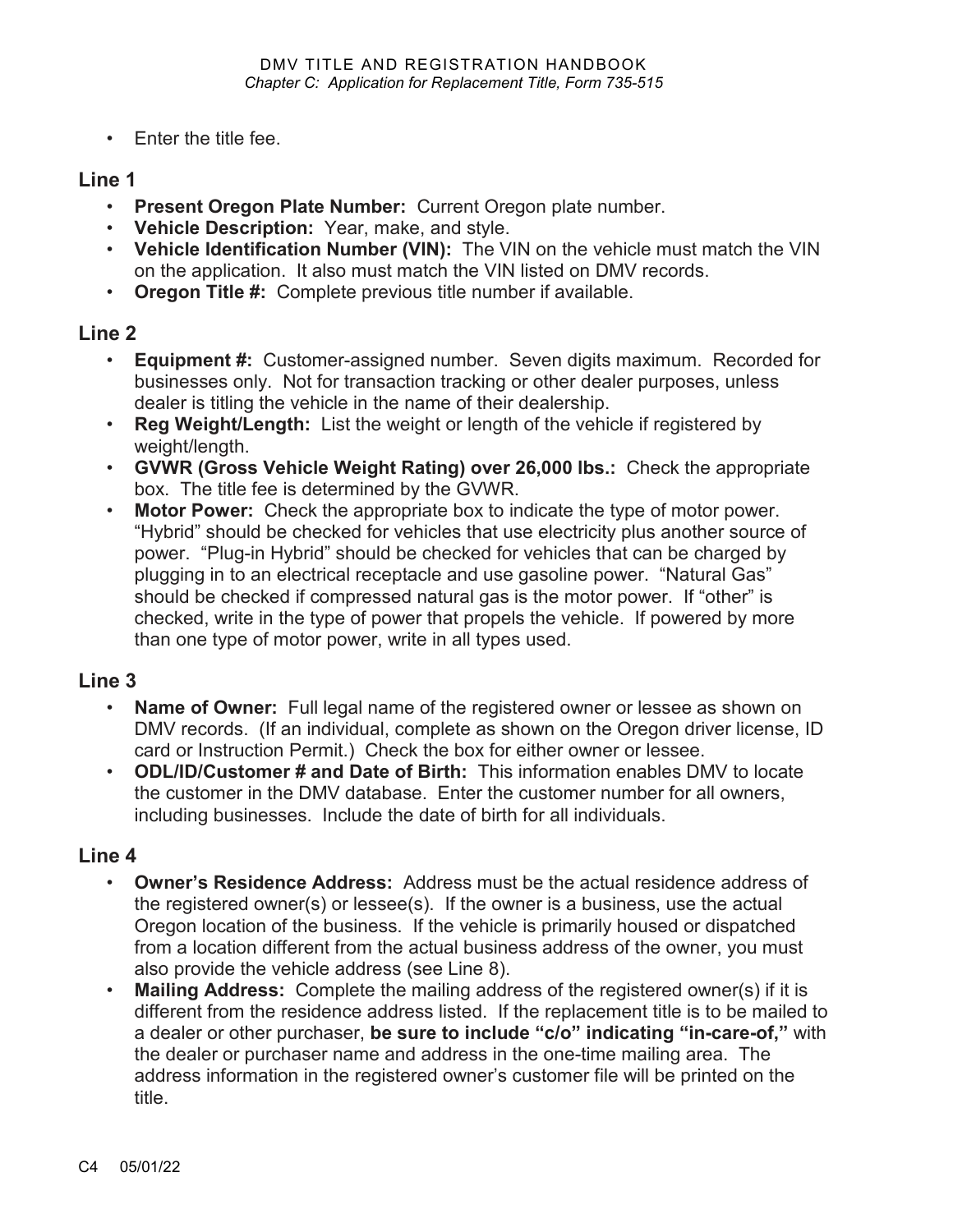### **Line 5**

- **City, State, ZIP Code:** Must match the residence address.
- **County of Residence:** Fill in the owner's county of residence.
- **City, State, ZIP Code:** Must match the customer file mailing address.
- **County of Mailing:** Fill in the county of the mailing address.

#### **Line 6 & 7**

- **Name of Joint Owner or Lessee:** Full name of the registered owner or lessee as shown on DMV records. If owner shown on this line is a lessee, print "lessee" after the name.
- **ODL/ID/Customer # and Date of Birth:** This information enables DMV to locate the customer in the DMV database. Enter the customer number for **all** owners, including businesses. Also, include the date of birth for all individuals.

#### **Line 8**

- **One-Time Mailing Address:** Complete this area if the customer has a one-time mailing address for the current application only. This address will be used as a **one-time** special mailing address for the registered owner.
- **Vehicle Address:** Vehicle address means the residence or business address where the vehicle is primarily housed, or from where the vehicle is primarily dispatched when different from the actual residence or business address of the owner, or the site of a park model RV.

#### **Line 9**

- **City, State, ZIP Code:** Must match the one-time mailing address.
- **City, State, ZIP Code:** Must match the vehicle address.
- **County of Use:** If the vehicle will be used in a county other than the county of residence, provide the name of the county of use.

#### **Lines 10 through 15**

- **Security Interest Holder:** Required, if one is shown on DMV vehicle record. Name will appear on the title as it is in their customer file.
- **Security Interest Holder Address:** List the security interest holder or lessor address including city and ZIP Code.
- **Secondary Security Interest Holder or Lessor:** Required, if one is shown on DMV vehicle record. Name will appear on the title as it is in their customer file.
- **ODL/ID/Customer # and Date of Birth:** This information enables DMV to locate the customer in the DMV database. Enter the customer number for all owners, including businesses. Include the date of birth for all individuals.
- **Telephone #:** The telephone number is optional, but is helpful if more information is needed.

### *CERTIFICATIONS/SIGNATURES*

This section must be signed to request a replacement title. The person who has knowledge the last title issued was lost, destroyed or mutilated must sign the application.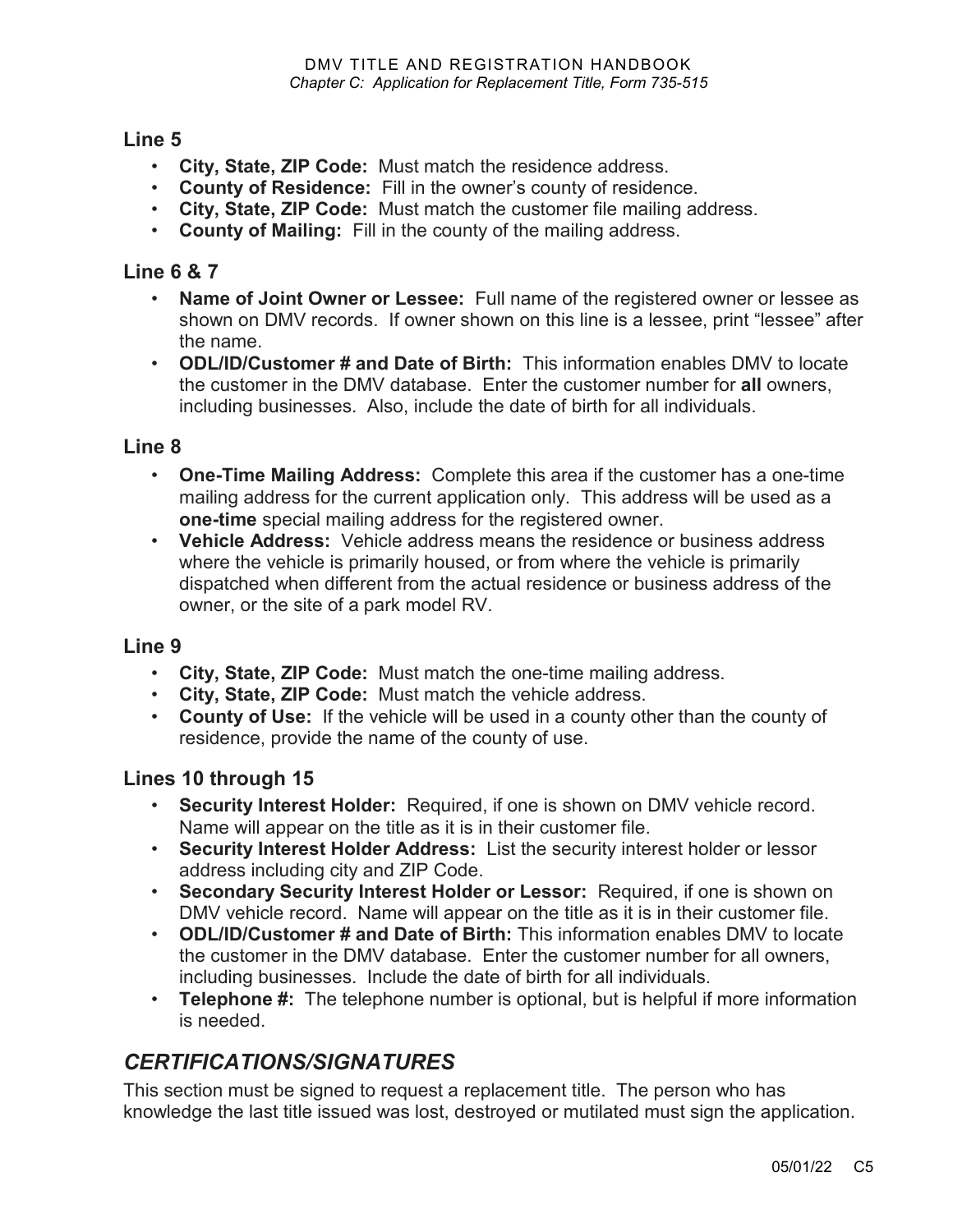The application **MUST be signed by the security interest holder or lessor** if listed on DMV records (see section above titled, ["Signature requirements"](#page-1-2)).

<span id="page-5-0"></span>**EXCEPTION:** If the transaction is for replacement title with transfer of ownership, and is not subject to odometer requirements, and the transaction includes all ownership releases, the owners of record do not have to sign the application. However, someone must certify what happened to the title (by signing on line 18).

<span id="page-5-1"></span>**NOTE:** Versions of the Form 515 prior to January 2006 have the old signature requirements in the instructions section. However, the exception listed above is in effect regardless of the revision date of the Form 515 used to apply for replacement title.

An RV owner must certify it meets the NFPA 1192, NFPA 501C or ANSI A1192 standard in effect at the time of manufacture.

#### **Lines 16 & 17**

- **Signature of Owner, Security Interest Holder or Lessor:** If there is no security interest holder or lessor shown on DMV records, or they have released their interest, all registered owners shown on DMV records must sign. If the security interest holder shown on DMV records is applying for the replacement title, the security interest holder must sign the application. In this situation, if they are to remain on the title, the registered owner signature is not required. See **[EXCEPTION](#page-5-0)** and **[NOTE](#page-5-1)** above.
- **Telephone Number:** The telephone number is optional, but is helpful if more information is needed.

### **Line 18**

• **Signature Of Person Certifying The Title Is Lost, Destroyed, Or Mutilated, If Not An Owner Shown On DMV Records:** This line is signed when a person, other than the owner on record, is certifying the title is lost, destroyed or mutilated. *The owner(s) of record is still required to sign the application on line 16-17, even if they are unable to certify what happened to the title.* See **[EXCEPTION](#page-5-0)** above.

### *BACK*

The back of the application for replacement title contains information and instructions for completing the form, including odometer requirements.

See [Chapter H](https://www.oregon.gov/ODOT/DMV/docs/VTRH/Chapter_H.pdf) about applying for an expedited replacement title due to reasons related to odometer disclosure requirements.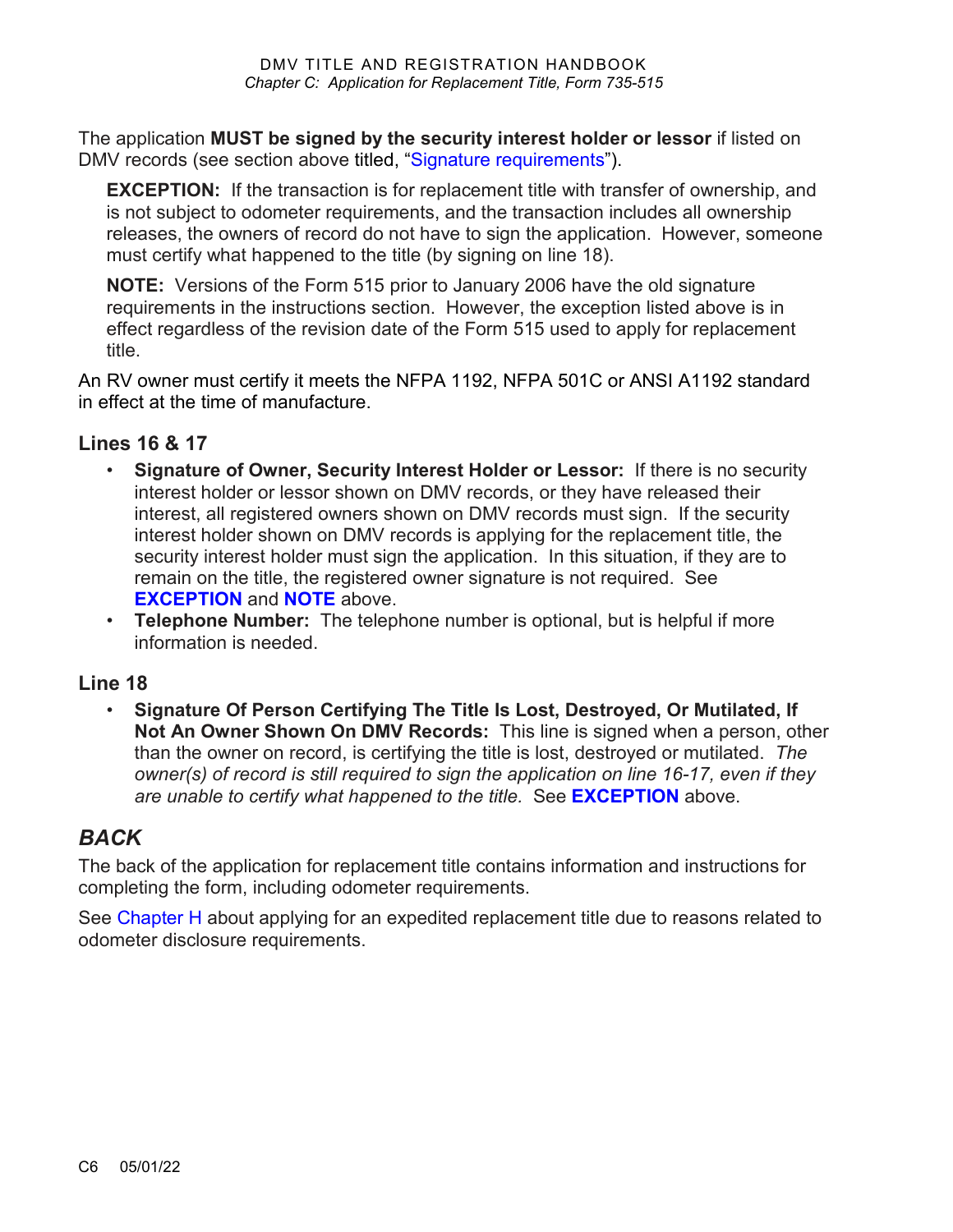#### DMV TITLE AND REGISTRATION HANDBOOK *Chapter C: Application for Replacement Title, Form 735-515*

**Example of APPLICATION FOR REPLACEMENT TITLE, [FORM 515](https://www.odot.state.or.us/forms/dmv/515fill.pdf)**

*Actual size 8½" x 11" (front)*

|                 | <b>Clear Form</b><br><b>Print</b>                                                                                                                                                                                                                                                                                                                                                                                                                                                                        |                               |                                                     |                                                                  |                                 |                                                        |
|-----------------|----------------------------------------------------------------------------------------------------------------------------------------------------------------------------------------------------------------------------------------------------------------------------------------------------------------------------------------------------------------------------------------------------------------------------------------------------------------------------------------------------------|-------------------------------|-----------------------------------------------------|------------------------------------------------------------------|---------------------------------|--------------------------------------------------------|
| DMV USE ONLY    | Application for Replacement / Duplicate Title                                                                                                                                                                                                                                                                                                                                                                                                                                                            |                               |                                                     |                                                                  |                                 |                                                        |
|                 | <b>IMPORTANT:</b><br>READ INSTRUCTIONS ON BACK OF THIS FORM                                                                                                                                                                                                                                                                                                                                                                                                                                              |                               |                                                     |                                                                  |                                 |                                                        |
|                 | Or: Take to any DMV office.<br>Mail to: DMV<br>1905 Lana Ave NE<br><b>Salem OR 97314</b>                                                                                                                                                                                                                                                                                                                                                                                                                 |                               |                                                     |                                                                  |                                 |                                                        |
|                 | <b>MPG</b>                                                                                                                                                                                                                                                                                                                                                                                                                                                                                               | DEALER <sub>F</sub><br>TRANS: | <b>DEALER NUMBER</b>                                |                                                                  | <b>TITLE FEE</b><br>s           |                                                        |
|                 | Complete application lines 1 through 18. List ownership information currently on DMV records.                                                                                                                                                                                                                                                                                                                                                                                                            |                               |                                                     |                                                                  |                                 |                                                        |
|                 | <b>PRESENT OREGON PLATE #</b><br><b>YEAR</b><br>$_{\tiny \odot}$                                                                                                                                                                                                                                                                                                                                                                                                                                         | <b>MAKE</b>                   | <b>STYLE</b>                                        | VEHICLE IDENTIFICATION NUMBER (VIN)                              |                                 | OREGON TITLE #                                         |
|                 | EQUIPMENT #<br>☺                                                                                                                                                                                                                                                                                                                                                                                                                                                                                         | <b>REG WEIGHT / LENGTH</b>    | <b>GWWR OVER</b><br><b>YES</b><br>26,000 LBS.<br>NO | <b>DIESEL</b><br><b>GAS</b><br><b>ELECTRIC</b><br><b>PROPANE</b> | <b>HYBRID</b><br><b>NATURAL</b> | PLUG-IN<br><b>FLEX-FUEL</b><br><b>HYBRID</b><br>OTHER: |
|                 | RINT FULL LEGAL NAME: LAST, FIRST, MIDDLE OF (check or<br>$_{\tiny \copyright}$                                                                                                                                                                                                                                                                                                                                                                                                                          | <b>WAIFF</b>                  |                                                     | <b>LESSER</b>                                                    | <b>OMERA</b><br>30L / ID / CUS  | DATE OF BIRTH (MM/DD/YYY                               |
|                 | RESIDENCE ADDRESS - (If owner is a business, use business address)<br>MAILING ADDRESS - If different from residence<br>$\circledcirc$                                                                                                                                                                                                                                                                                                                                                                    |                               |                                                     |                                                                  |                                 |                                                        |
|                 | CITY, STATE, ZIP CODE<br>$\odot$                                                                                                                                                                                                                                                                                                                                                                                                                                                                         |                               | <b>COUNTY OF RESIDENCE</b>                          | CITY, STATE, ZIP CODE                                            |                                 | <b>COUNTY OF MAILING</b>                               |
|                 | PRINT FULL LEGAL NAME: LAST, FIRST, MIDDLE OF JOINT OWNER OR LESSEE<br>$\odot$                                                                                                                                                                                                                                                                                                                                                                                                                           |                               |                                                     |                                                                  | ODL/ID/CUSTOMER#                | DATE OF BIRTH (MM/DD/YYYY)                             |
|                 | PRINT FULL LEGAL NAME: LAST, FIRST, MIDDLE OF JOINT OWNER OR LESSEE<br>$\odot$                                                                                                                                                                                                                                                                                                                                                                                                                           |                               |                                                     |                                                                  | ODL/ID/CUSTOMER#                | DATE OF BIRTH (MM/DD/YYYY)                             |
|                 | ONE-TIME MAILING ADDRESS (For this transaction only - address will not show on your customer record)<br>Reg. Only<br>VEHICLE ADDRESS - (Location of vehicle if different from residence, or park model RV site)<br>$\circ$<br><b>Title Only</b><br><b>Both</b>                                                                                                                                                                                                                                           |                               |                                                     |                                                                  |                                 |                                                        |
|                 | CITY, STATE, ZIP CODE<br>$\circ$                                                                                                                                                                                                                                                                                                                                                                                                                                                                         |                               |                                                     | CITY, STATE, ZIP CODE                                            |                                 | COUNTY (of vehicle address or use)                     |
|                 | SECURITY INTEREST HOLDER (Bank, Finance Company, Person, etc.)<br>$\circledast$                                                                                                                                                                                                                                                                                                                                                                                                                          |                               |                                                     |                                                                  | ODL / ID / CUSTOMER #           | DATE OF BIRTH (MM/DD/YYYY)                             |
|                 | SECURITY INTEREST HOLDER ADDRESS - INCLUDE STREET / CITY / STATE / ZIP CODE<br>$\circledast$                                                                                                                                                                                                                                                                                                                                                                                                             |                               |                                                     |                                                                  |                                 | TELEPHONE #                                            |
|                 | SECONDARY INTEREST HOLDER (Bank, Finance Company, Person, etc.)<br>$\left( 12\right)$                                                                                                                                                                                                                                                                                                                                                                                                                    |                               |                                                     |                                                                  | ODL / ID / CUSTOMER #           | DATE OF BIRTH (MM/DD/YYYY)                             |
|                 | SECONDARY INTEREST HOLDER ADDRESS - INCLUDE STREET / CITY / STATE / ZIP CODE<br>$\left( 13\right)$                                                                                                                                                                                                                                                                                                                                                                                                       |                               |                                                     |                                                                  |                                 | TELEPHONE #                                            |
|                 | LESSOR (Complete only if lessee is shown as owner on Line 3 above)<br>$\bigcirc$                                                                                                                                                                                                                                                                                                                                                                                                                         |                               | ODL / ID / CUSTOMER #                               | DATE OF BIRTH (MMDD/YYYY)                                        |                                 |                                                        |
|                 | LESSOR ADDRESS - INCLUDE STREET / CITY / STATE / ZIP CODE<br>$\sqrt{15}$                                                                                                                                                                                                                                                                                                                                                                                                                                 |                               |                                                     |                                                                  | TELEPHONE #                     |                                                        |
|                 | The owner must certify by completing all applicable statements and sign the application to apply for title and registration in Oregon. Under<br>Oregon law, it is a crime to knowingly make any false statement on an application for title or registration (ORS 803.070 / ORS 803.385).<br>Both offenses are Class A misdemeanors and are punishable by a jail sentence of up to one year, a fine of up to \$6,250 or both.                                                                             |                               |                                                     |                                                                  |                                 |                                                        |
|                 | I am requesting a replacement title and certify to the best of my knowledge the title for this vehicle has been lost, destroyed or mutilated and<br>has not been signed or transferred to another party. If an RV, I certify it meets the NFPA 1192, NFPA 501C or ANSI A119.2 standard in<br>effect at the time of manufacture. If mutilated, remaining pieces are attached. If the owner cannot certify what happened to the<br>title, the person signing on line 18 certifies to the statements above. |                               |                                                     |                                                                  |                                 |                                                        |
| <b>SIGNATUR</b> | PLEASE NOTE: SIGNATURES ON THIS FORM DO NOT RELEASE INTEREST.<br>SIGNATURE OF OWNER, SECURITY INTEREST HOLDER OR LESSOR<br>DATE<br>TELEPHONE #                                                                                                                                                                                                                                                                                                                                                           |                               |                                                     |                                                                  |                                 |                                                        |
|                 | (18)<br>х<br>SIGNATURE OF OWNER, SECURITY INTEREST HOLDER OR LESSOR                                                                                                                                                                                                                                                                                                                                                                                                                                      |                               |                                                     | DATE                                                             |                                 |                                                        |
|                 | $\left( 17\right)$<br>X                                                                                                                                                                                                                                                                                                                                                                                                                                                                                  |                               |                                                     |                                                                  | TELEPHONE #                     |                                                        |
|                 | SIGNATURE OF PERSON CERTIFYING THE TITLE IS LOST, DESTROYED, OR MUTILATED, IF NOT AN OWNER SHOWN ON DMV RECORDS.                                                                                                                                                                                                                                                                                                                                                                                         |                               |                                                     |                                                                  |                                 |                                                        |
|                 | <b>SIGNATURE</b><br>DATE<br>(18)<br>X                                                                                                                                                                                                                                                                                                                                                                                                                                                                    |                               |                                                     |                                                                  |                                 |                                                        |
|                 | 735-515 (2-22)                                                                                                                                                                                                                                                                                                                                                                                                                                                                                           |                               |                                                     |                                                                  |                                 | <b>STK# 30016</b>                                      |